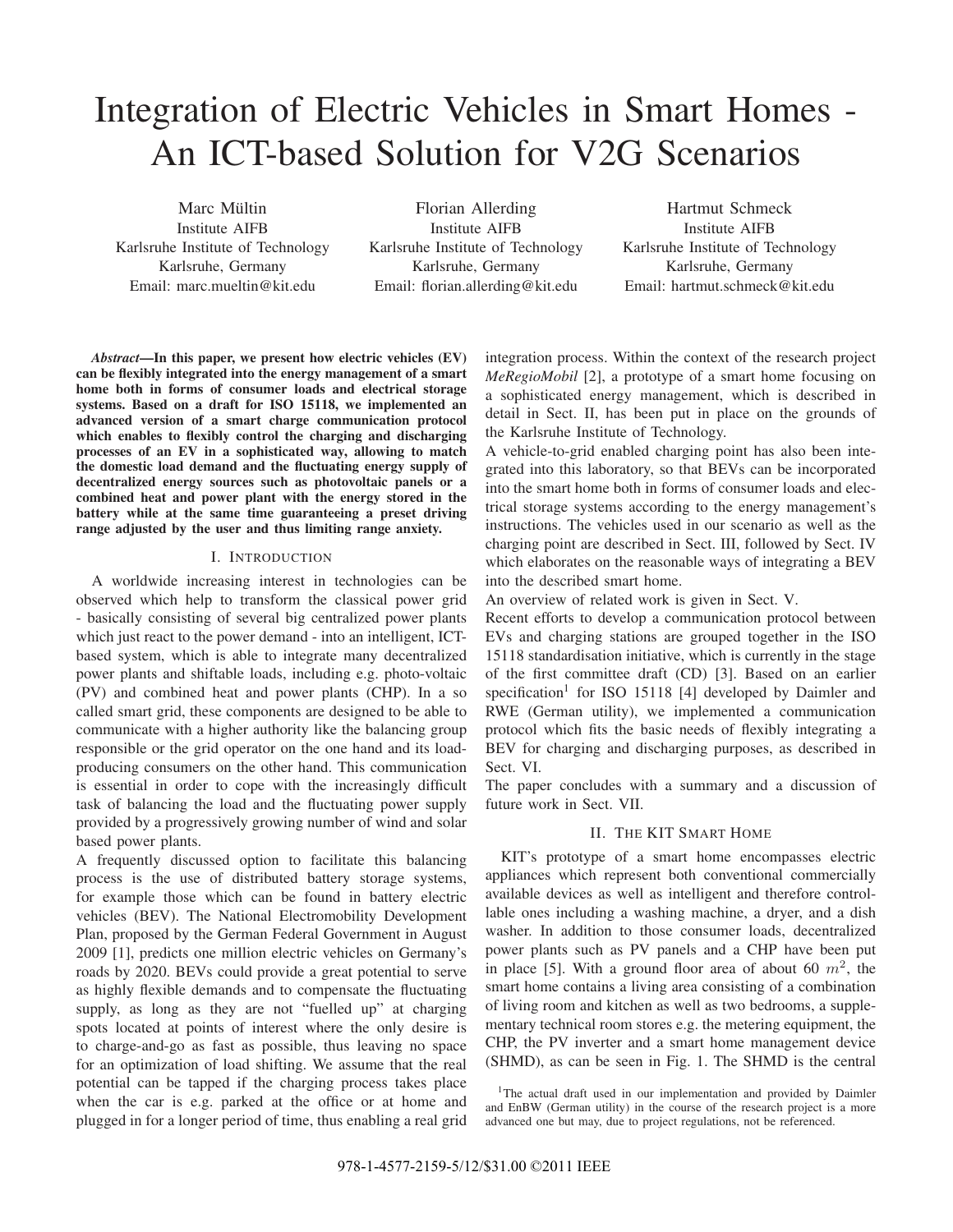

Fig. 1. The KIT smart home layout

component, as shown in Fig. 2, enabling scenarios in which appliances can be observed and controlled according to their current state, which is described in more detail in [6]. External signals, such as variable energy tariffs, are sent from the energy provider to the SHMD, and the residents can configure their preferences using an Energy Management Panel  $(EMP)^2$ on touch screen displays. Based on these signals and the user preferences, an autonomous optimization takes place in the SHMD. The EMP allows the user to observe and manipulate various parameters of the BEV. The resident can for example

- monitor the current state of charge (SoC) given as the approximated range,
- monitor the current charging or discharging power,
- check the time when the EV will be fully charged, and
- check and change the configured departure time (here the same as "end of charge").

A change of the configured departure time via the EMP will trigger a re-evaluation of the scheduled charging time slots and may cause an instant charging process if needed (earlier departure) or result in a higher degree of freedom (later departure) for the scheduling process.

As is obvious from this description, the KIT smart home is focusing on energy aspects only, in particular on demand side management and integration of EVs into the smart grid. Its design did not consider typical home automation scenarios (see e.g. [8]), although these could easily be integrated.

## III. ELECTRIC VEHICLE AND CHARGING STATION

Two of the industrial partners cooperating in the project *MeRegioMobil* are the OEMs Opel (German subsidiary of General Motors) and Daimler, each of them providing a BEV (Opel Meriva and A-Class E-CELL) capable of bi-directional charging. In this paper, we focus on the integration tests which have been conducted with an Opel Meriva whose internal combustion engine has been replaced with an electric engine. The electric motor provides 60 kW (82 hp) in eco-mode and 80 kW in sports-mode with 215 Nm of torque. The Lithium-Ion battery pack has a capacity of 16 kWh and allows for a driving range of 64 km, reaching a top speed limited to 130 km/h. The car can be plugged into an outlet of 230 volts and 400 volts,



Fig. 2. The smart home energy management setup

allowing three-phase charging with a maximum power of 11 kVA. The added power inverter enables vehicle-to-grid (V2G) scenarios.

With the charging station, labeled as "CP" (for charging point) in Fig. 1, we focus on conductive AC charging using a *Type 2* charging plug whose interface and technical specification has been standardized in Germany and is currently proposed for the IEC 62196-2 standard [9]. The communication between the BEV and the charging point is realized via a homeplug 1.0 powerline network. The charging point is connected via a local area network to the SHMD, therefore the BEV's charging and feedback process can be observed and controlled by the SHMD.

#### IV. INTEGRATION SCENARIOS

The integration of a BEV which allows for bi-directional charging within a real smart home such as described in Sect. II is a completely new approach. Early concepts have been defined and tested in [10]. Based on these results and an advanced higher level protocol (see section VI) we are able to flexibly use the BEV either as an additional load or as an energy storage system able to feed back energy when needed. This section now shortly describes the charging and discharging scenarios.

## *A. Charging the Electric Vehicle*

The ever growing interest of German households to install PV panels is a result of Germany's Renewable Energy Sources Act [11], proposed by the Federal Ministry for the Environment, Nature Conservation and Nuclear Safety in 2000, which guarantees a certain payment per supplied kWh to the grid. An amendment to this act from 2010 goes even a step further and creates incentives to not only supply the installed energy to the grid, but use it by oneself. Depending on certain criteria, such as the tariff of the energy provider, and - most importantly the ratio of the overall electricity production and the amount of own consumption, it can be even more profitable to gain a high rate of own consumption. The legislator grants a profitable tariff as soon as the own consumption exceeds a rate of 30%.

<sup>2</sup>A practical evaluation of the EMP has been done in [7].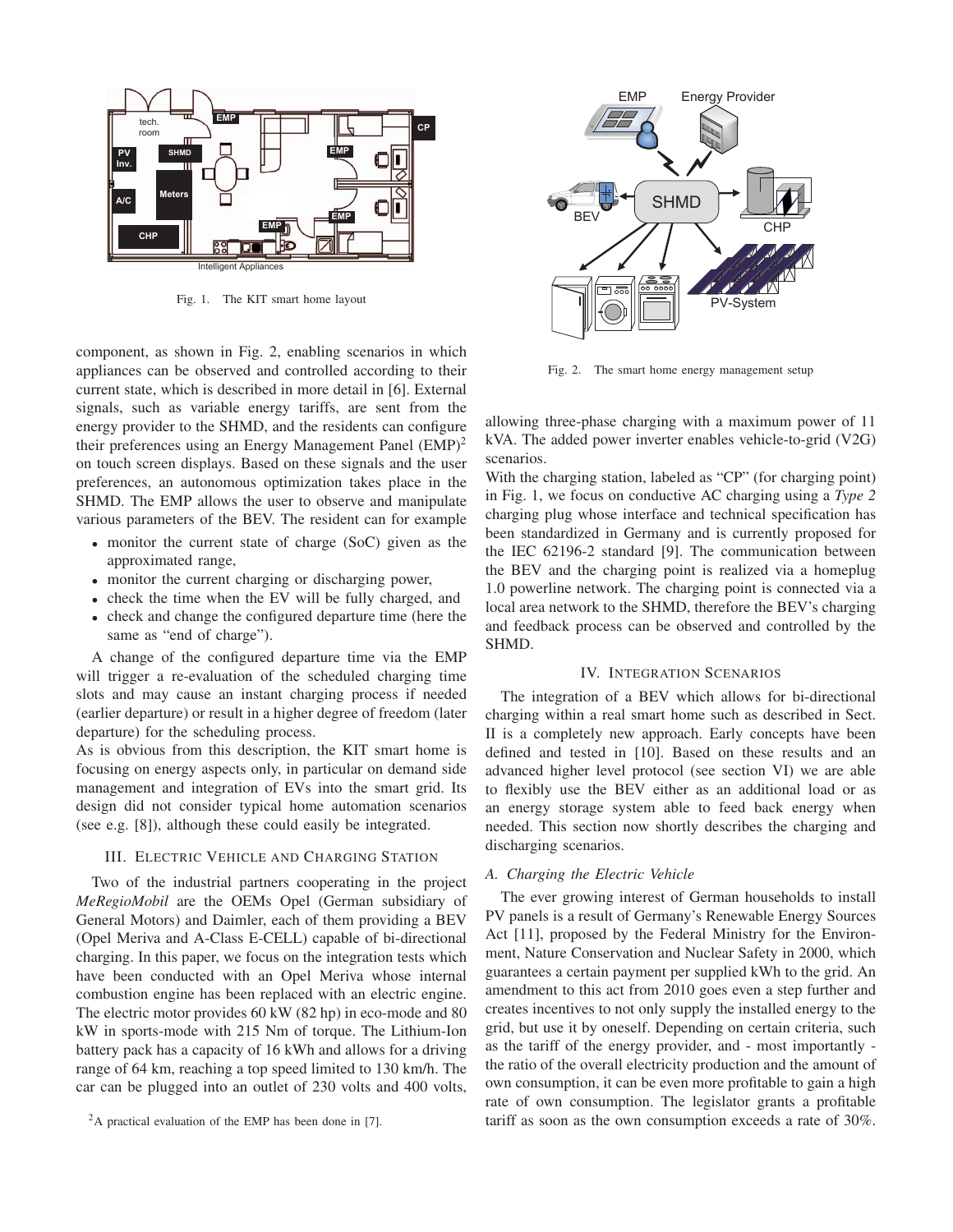A normal household will have difficulties to reach such a rate of own consumption, unless some additional components are installed which can store the PV energy produced during the day and deliver it when needed in peak load times.

Thus, the BEV may serve as a flexible storage device when connected to the charging station. As soon as the PV panels produce more energy than needed by the household, an automatic mechanism will trigger the charging process of the vehicle, enabling an increase of own consumption on the one hand and supplying the household with "green" energy e.g. in the late evening hours on the other hand - without having to pay a high tariff due to peak load times.

A similar scenario deals with the CHP plant installed in the smart home which can be operated in two ways: a powercontrolled or heat-controlled mode. Within the smart home scenario, the combination of both modes can be examined. Primarily, the heating supply of the household has to be satisfied. However, due to the availability of heat storages, a scheduling of the CHP depending on the household energy consumption or the charging process of the BEV is possible. As soon as the CHP is running to produce the needed thermal energy, the surplus electrical energy can be used to charge the vehicle and thus gain an overall high energy yield.

Currently, energy providers are offering mostly fixed tariffs during the day, not adapting the prices to the current or predicted load in the energy system. In this research project, a variety of dynamic day-ahead price signals is evaluated which reflect the energy system load, giving incentives for the residents of the smart home to schedule certain appliances which are not time-critical (e.g. the washing machine, the dryer, or the dish washer) such that loads can be shifted from peak into off-peak times. This can also be done automatically by the SHMD (see [6]) as soon as the resident sets a certain degree of freedom (e.g. the washing machine may run any time from 2pm till 6pm) for those kind of appliances.

Assuming those dynamic tariffs, the BEV can be charged primarily at those time slots where the price falls below a certain threshold, as long as the charging constraints, such as the "end of charge" (see Sect. VI-A), permit a scheduling by the SHMD as introduced in Sect. II. For example, low tariffs may be due to either a low demand in the grid and/or a very high supply of wind energy which needs to be primarily consumed according to the Renewable Sources Energy Act.

## *B. The EV as a Bi-directional Energy Storage System*

The driver of the BEV can configure a minimum SoC via the panel in the BEV. This value will indirectly be communicated via the charging protocol to the charging point (to be precise: to the SHMD controlling the charging point) using the value which represents the amount of energy that can be fed back to the grid (let it be "v2gEAmount", see section VI-A). The intention of this value is to give the driver the assurance that the BEV will be charged as quickly as possible to an adjusted SoC which is high enough for unpredicted emergency drives. As long as the next departure time is providing a time frame big enough for flexibly scheduling the charging process and the v2gEAmount is high enough, we can allow the BEV to act as an additional decentralized energy storage system and supply energy when needed and purchasing energy from one's provider would be more expensive. Depending on how finely the power inverter of the BEV can be adjusted (the Opel differs here from the Daimler BEV), we can quite precisely provide the power needed for the washing machine, the cooking stove or other high power loads.

Another scenario would be to use the BEV as an island system, supplying the household with energy until a power failure has been resolved.

## V. RELATED WORK

There are numerous approaches and studies on how EVs, be it battery electric vehicles (BEV) or plugin hybrid electric vehicles (PHEV), can be integrated into the grid and participate in ancillary service markets like frequency regulation or spinning reserves. Kempton et al. showed in [12] how a fully functional, freeway-capable electric vehicle, which was modified by adding controls and logic to make it respond to the real-time signal for frequency regulation by a local independent system operator, can be used both as a load and an energy storage system to balance the system frequency by charging the battery when there is too much generation in the grid and feeding energy back in the inverse case. They claim that the primary revenue in both markets (frequency regulation and spinning reserves) is for capacity rather than energy, meaning that especially the need for quick response times can be satisfied by batteries as storage devices. To control the charging and discharging, an industrial communications gateway also used by convenctional generators providing ancillary services was installed, and software has been designed for device communication by the University of Delaware.

Cvetkovic et al. [13] go a step further and introduce a setup including a bi-directional power converter (BPC) which can perform a full, four-quadrant demand-response service according to the commands received from a power system operator, and a NiMH battery pack which were both mounted on a bench and connected to other system components. The BPC is able to detect a grid outage and generate an stand-alone grid for a ficticial house. The house loads were implemented using resistor banks, switchable load relays emulate the stochastic behaviour of the load in a real house. An additional socalled Power Hub Converter, a supervisory control and data acquisition unit, monitors the system components' voltage, current and other significant data. This system of a future home uninterruptible energy system - including PV elements - is thus able to act as an uninterruptible power supply for the house, work in a stand-alone mode, and resynchronize to the utility grid.

Those approaches are a proof of concept that valuable grid-tovehicle and vehicle-to-grid scenarios can be realized. However, they have in common that the communication implementations and EVs (or EV-like representations) are proprietary solutions, a standard communication protocol between EVs and charging units could not be used since it has not yet been in place.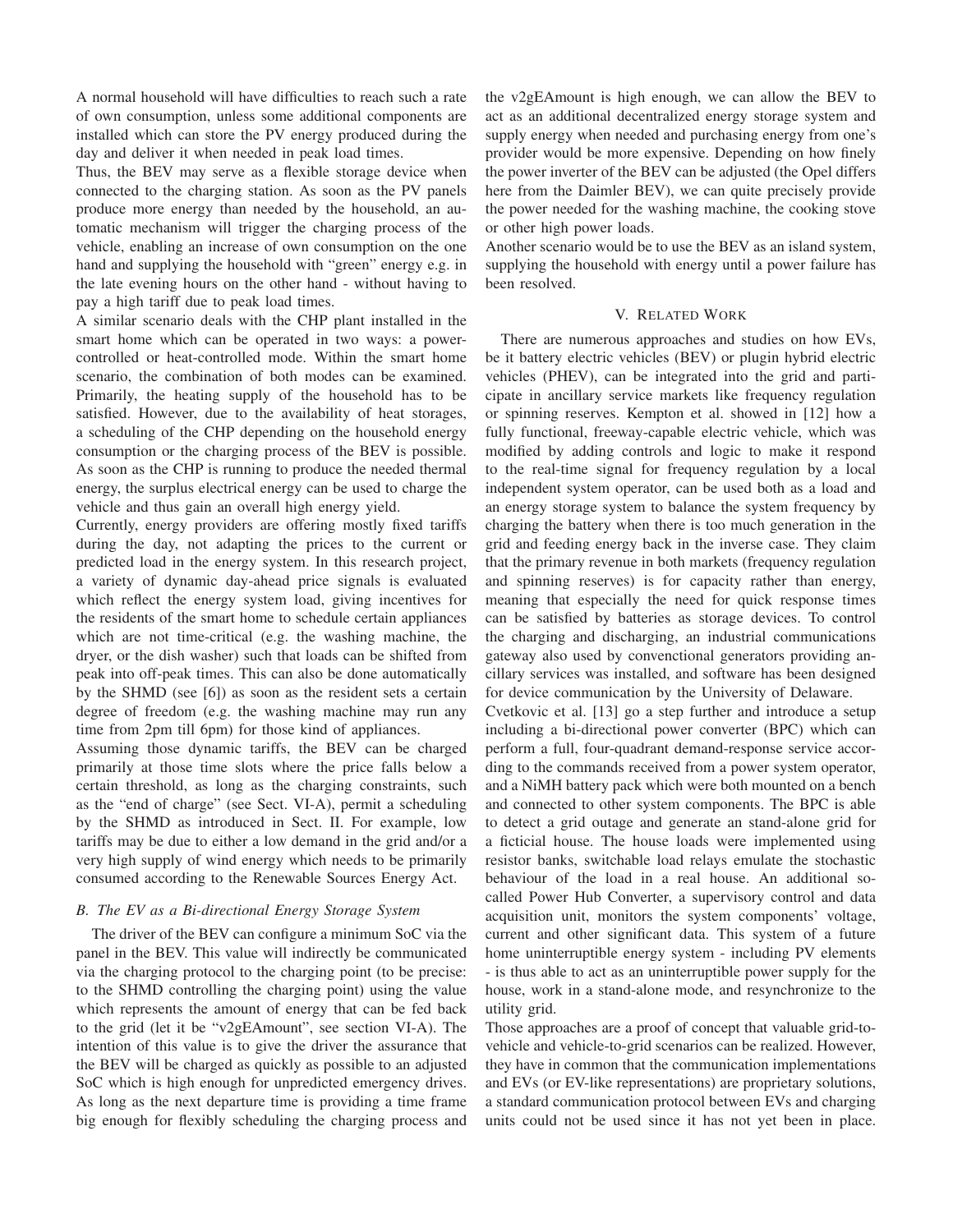Agsten et al. [14] refer to the aforementioned smart charge protocol [4] and present a theoretical system design for load management based on a field test in which 50 BEVs (Mini-E) have been assigned to private users from June 2009 till September 2010. With each BEV, a stationary, remotely observable and controllable charging station has been installed at the respective homes. Using this empirical data as input, they show how a controlled charging could be realized with the goal to reach a high correlation between wind supply and charging demand and to reduce or even avoid additional peak loads.

All presented papers have in common that they do not focus on an in-house scenario where an EV is flexibly integrated into a smart home's energy management as pointed out in section IV. So far, a sophisticated implementation of a communication protocol between an EV and a charging unit as envisioned by the ISO 15118 standard has not yet been realized and will therefore be elaborated on in the following sections.

## VI. COMMUNICATION PROTOCOL

A globally standardized communication procotol is, next to a standardized charging plug system, a vital prerequisite to assure that one can have a convenient and easy to use access to the grid, independently of the selected brand of the car and energy provider. These standards are crucial for the successful product placement and market penetration of electric mobility, which represents an enormous market potential. One of the goals of the German Federal Government's National Electromobility Development Plan is to "become a lead market for electric mobility and maintain its cutting edge in science and in the automotive sector and related supplier industries" [1]. A determining factor to establish the conditions for necessary investments is the German Standardisation Roadmap for Electric Mobility [15].

Communication between a BEV and a charging station is needed for several use cases, such as authorisation for and negotiation of grid usage, detection of communication or hardware errors or controlling a battery charging session. We want to focus on the latter and will demonstrate how an advanced integration of BEVs for grid-to-vehicle (G2V) and vehicle-to-grid (V2G) scenarios can be realized based on the aforementioned extension of the draft for the ISO 15118 standard.

## *A. Charging Constraints*

Among all messages exchanged between the client (BEV) and the server (CP) according to [4], only a few contain the relevant parameters which are needed. That is to say, our approach takes into consideration the current and predicted load as well as PV and CHP power of the smart home on the one hand and the bounding parameters of the BEV noted here on the other hand in order to plan the charging and discharging time slots in a sophisticated way. The basic parameters needed and offered by the BEV are:

1) *End of charge (eoc)*

The point of time until the vehicle should be charged,

given as an offset in seconds from the time of sending the corresponding message.

2) *Needed energy amount (eAmount)*

The amount of energy required by the vehicle, given in Wh. Values for the efficiency and therefore energy loss during the charging process are taken care of in this parameter.

- 3) *V2G energy amount (v2gEAmount)* Energy amount which may be fed back to the grid, given in Wh.
- 4) *Maximum charging power (pMax)* Maximum power requested by the vehicle, given in W.
- 5) *Maximum discharging power (pMaxDisc)* Maximum discharge power the vehicle can support, given in W.
- 6) *Minimum charging power (pMin)* Minimum reasonable power (not zero) which can be requested by the vehicle due to auxiliary electric loads, given in W.

The charging station on the other hand needs to provide the following information:

- 1) *Maximum voltage (voltage)* Line voltage delivered by the charging point.
- 2) *Maximum current (iMax)* Maximum line current the charging point can deliver.
- 3) *Tariff table*

A list of tariffs containing entries which communicate the following:

a) *Tariff start (tariffStart)*

Time when tariff starts to be valid, given as an offset in seconds from the time of sending this message. Valid until *tariffStart* of the next entry. The last tariff entry has *pMax* set to 0.

b) *Maximum power (pMax)*

Maximum power deliverable by the charging point within the current tariff, given in W. Negative values indicate that the vehicle shall feed back energy to the grid.

c) *Price (ePrice)* Price for energy consumed within this tariff, given in a chosen currency.

The tariff table is an essential part of the protocol which has been widely discussed and therefore needs to be addressed more closely.

## *B. Charging Tariffs - Price Signals vs. Control Signals*

The integration of BEVs into the smart grid brings together two industrial sectors which might have conflicting interests in this matter. The energy sector on the one hand, taking the distribution system operator (DSO) for an example, is interested in spinning reserves and frequency regulation on the distribution network level in order to adequately respond to an energy supply shortage or oversupply. Those needs can be satisfied by *controllable*, decentralized loads and intelligent devices. Especially EVs represent such intelligent devices and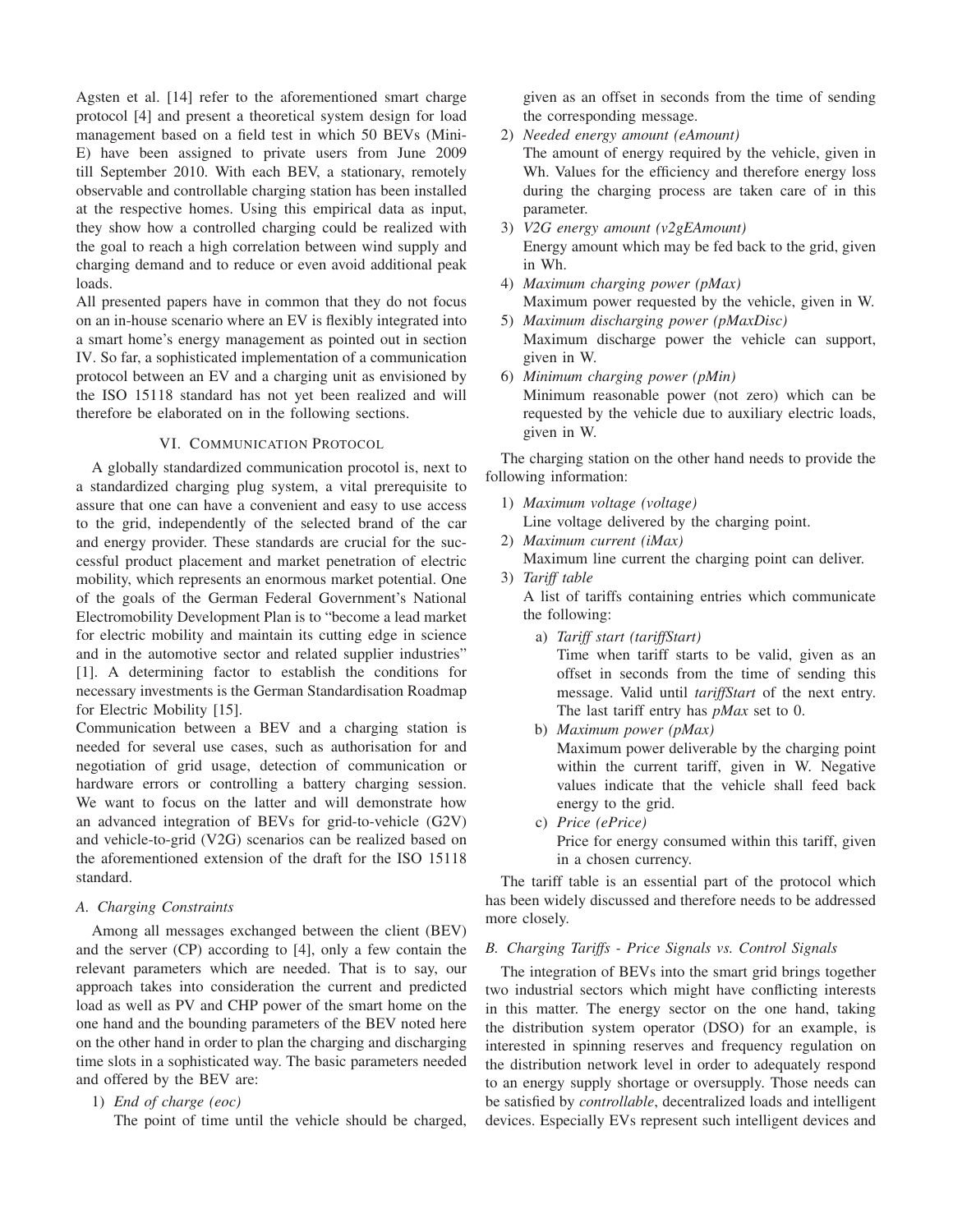have an enourmous load-shifting potential. Another important application of EVs is their usage for power factor correction in order to compensate for phase shifts. Going down a level to the domestic energy supply, controlling the charging and discharging processes at a smart home may help to avoid peaks and maximize the yield of energy supplied by renewables such as PV panels.

The automobile industry on the other hand is making great efforts to develop charging electronics which safeguard the sound condition and long-life cycle of the battery - currently the most expensive part of the BEV - by implementing appropriate charging strategies. Those charging strategies take care of an adequate thermal battery management and that the battery will not undergo a deep discharge, for instance.

One approach to resolve these partially conflicting goals is to introduce dynamic tariffs. The basic idea is that the BEV dynamically shifts its energy demand into lower priced time slots, which in turn saves money for the driver and cushions a potentially faster battery ageing. This argument is easier to sell to the customer than controlling the battery charging and discharging processes in order to satisfy the needs of a demand side manager (DSM) such as an DSO.

As Gitte et al. [16] point out in their work, those dynamic prices have a significant problem: The behaviour of an EVs battery management system (BMS) with respect to dynamic prices is unknown, a complex price negotiation between the BMS and the DSM may result in an unsuccessful outcome and thus impede any *reliable* short-term interventions in order to stabilize the grid.

We therefore use a control signal mechanism based on [16] which takes into account the respective battery restrictions while at the same time allowing a DSM (such as the SHMD in the presented smart home) to realiably control the charging and discharging processes. Such an approach is essential for preventing overload situations in segments of the lower voltage grid having several EVs that might be plugged in simultaneously.

# *C. Communication Scheme*

As soon as the BEV is connected to the charging point via the Type 2 charging plug and powerline communication has been established, the communication via the higher level smart charge protocol can commence. The protocol strictly follows a client/server scheme, thus the vehicle may send requests whereas the charging unit may send responses only. However, the charging point is able to trigger a certain request by setting specified flags. An overview of the principal communication scheme is shown in Fig. 3.

The protocol flow can be divided into five composite states:

1) *Initialize Communication Session*

Initializes the communication on the application layer, exchanges data such as a session ID, the vehicle ID, etc. (Identification Request, depicted as "ID Request").

2) *Discover Services*

The vehicle triggers the charging point to send information about all offered services, such as ways of payment, which will trigger an exchange of certificates if charging by contract is selected (Service Discovery Request, depicted as "SD Request").

3) *Setup Charging Process*

This composite state encompasses amongst others the exchange of the vehicle's charging parameters as mentioned in Sect. VI-A. Based on these parameters, the charging point can check its compatibility with the connected vehicle and calculate a tariff table for the requested amount of energy. The vehicle's BMS will take the provided tariff table as input for an internal calculation and then either confirms the suggested combination of timeslots and power values or proposes an alternative which will guarantee the proper use of the battery.

Before the charging process can begin, the vehicle will request the charging point to lock the connector on the charging point side and to switch the power on.

Several messages are exchanged in this composite state which have been subsumed in the "SCP Request/Response" messages to give a more clearly presented overview.

4) *Charging Process*

During the charging process, the vehicle triggers the charging point every 10 seconds to send its current metering status (depicted as "MD Request/Response"). In addition to this data, the charging point sends information encoded in status bits (using the field "cpStatus" which stands for charging point status). By setting a certain status bit to "true" (in this draft it is called "newPowDiscGrid"), the charging point triggers the vehicle to send the message containing the charging parameters again, thus enabling the charging point to send an updated tariff table. This flag is important in order to react on an urgent grid situation - or in our case to match a changed demand which has been detected by the SHMD in the smart home. It can also be used in the setup charging phase, a detailed example for this procedure is described on the next page.

5) *Finalize Charging Process*

As soon as the vehicle is fully charged, it will initiate the finalizing sequence, requesting the charging point to switch the power off and unlock the charging plug on the charging point side (subsumed in the "FCP Request/Response" messages).

In order to send a tariff table which will be accepted by the BEV, the SHMD needs to gather all relevant information on the BMS' constraints. In addition to the constraints mentioned in Sect. VI-A, there is still one characteristic of the battery which brings in an element of uncertainty with respect to reliable power values available on call: the begin and duration of the constant voltage stage.

Fig. 4 depicts the charging profile of the Opel Meriva's battery, beginning at an SoC of 4%, and shows the two typical stages a Li-Ion battery runs through while charging.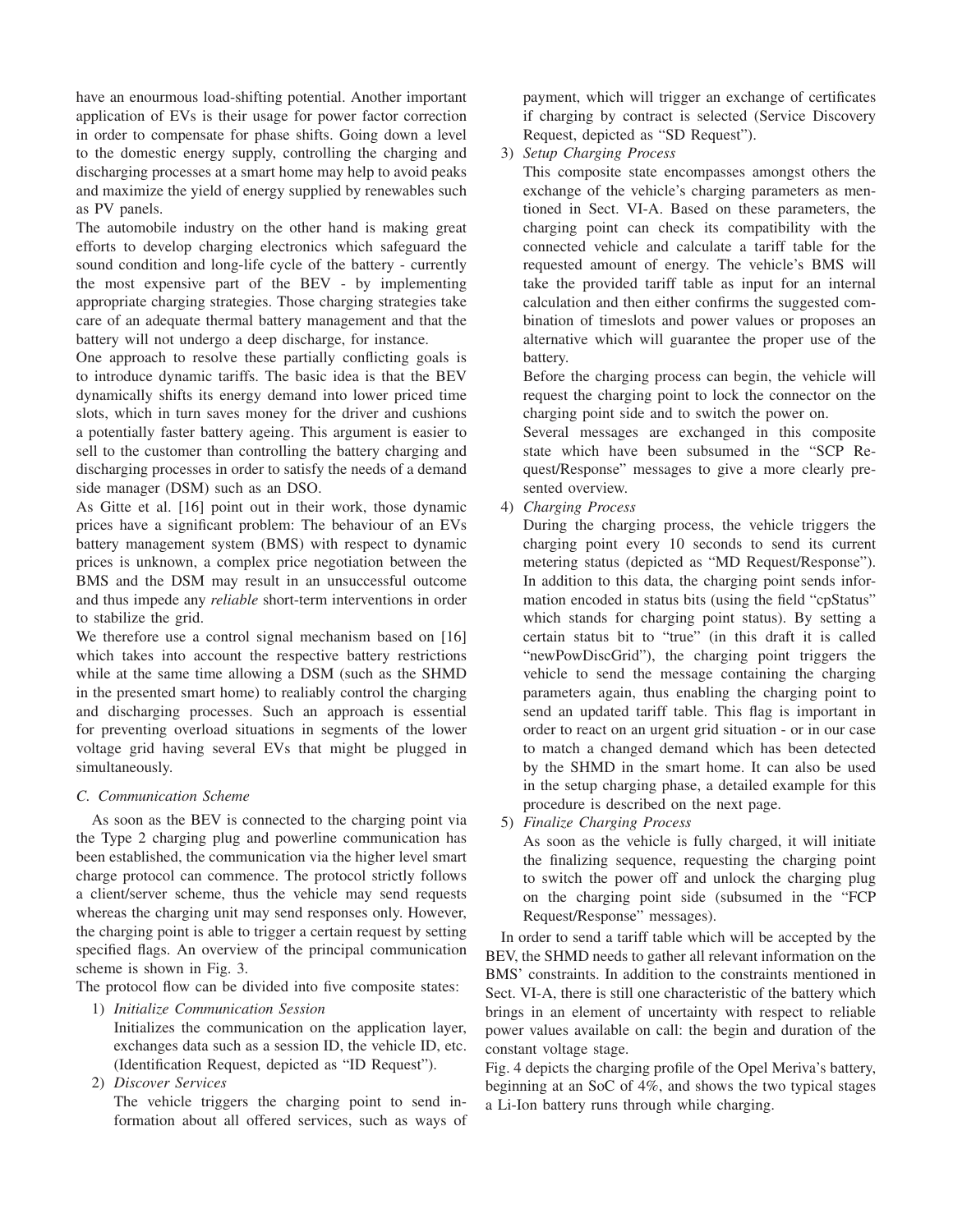

Fig. 3. Communication scheme between the BEV and the SHMD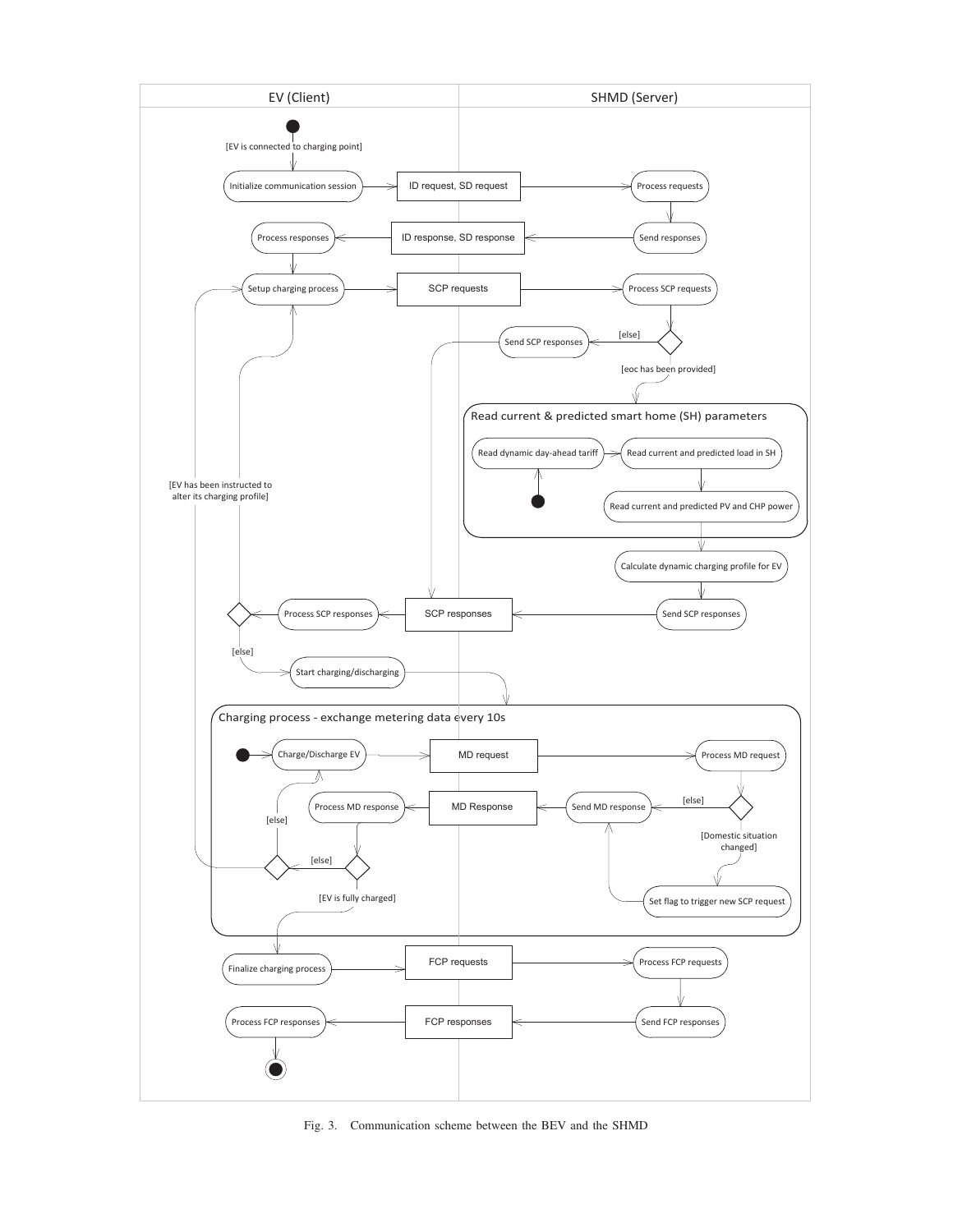During the constant current stage, the battery can be charged with the full power of 10 kW (3-phase charging with around 3.4 kW on each phase  $P_1$ ,  $P_2$ ,  $P_3$ ) until a predefined threshold voltage has been reached. In the subsequent constant voltage stage, the voltage regulator takes care of a constant terminal voltage, resulting in an ever decreasing charging current until the battery is fully charged.



Fig. 4. Charging process at an SoC of 4%: active power

The challenge is now to dynamically determine via the smart charge protocol the point of time when the switch between the constant current and constant voltage stage occurs since a reliable predefined power output can only be expected during the constant current stage.

The solution we implemented in cooperation with Opel and Daimler works as follows: As soon as the BEV has sent its charging parameters, the SHMD will respond with a tariff table containing one tariff entry with a constant power value and costs set to zero (see step 1 in Fig. 5). The BMS will then calculate an optimized charging profile. Since it has the information from the SHMD that the battery may be charged at any time with full power, it will delay its charging process to the very end since from its perspective it is better to charge the vehicle as late as possible. As one can see in step 2, this optimized charging profile now reflects the amount of energy ("eAmount") which will be demanded by the BEV. The shaded area relating to the constant current stage can now be fragmented by the SHMD into several pieces (step 3), having the certainty that the combination of power values and time slots in the updated tariff table - which sum up to an energy value equivalent to this area - will be accepted. That is to say, the BMS will try to satisfy its energy demand going from the adjusted "end of charge" point of time backwards and "fill" the wholes. The residual amount of needed energy (which relates to the constant voltage stage) will be demanded at the very end. Since the current will decrease more and more until and SoC of 100% has been reached, the SHMD can not reliably control the charging process in this time span.

This loop is done in the setup charging process phase and realized by triggering the BEV via the above mentioned "newPowDiscGrid" flag.



Fig. 5. Handshake for an optimized charging profile

Now let's go back a step. As soon as the SHMD knows about the charging constraints, especially the planned time of departure and thus the period of time available for scheduling the battery, it checks the dynamic tariff which is defined for the next 24 hours and determines the current as well as the predicted load in the smart home and the current energy